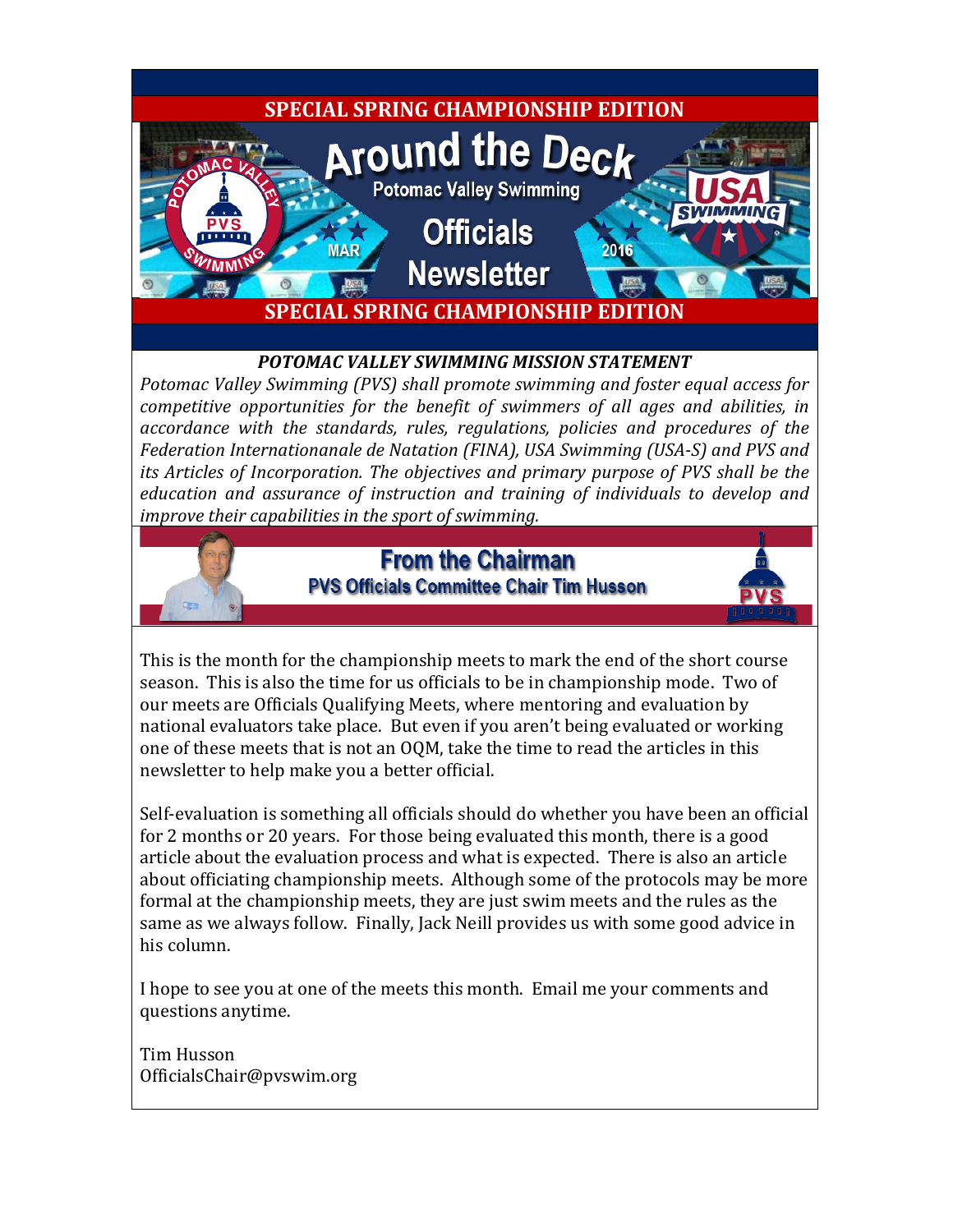# **10 Points of Self-Evaluation** by Joel Black, North Carolina Swimming

### **THE SWIMMING OFFICIAL - 10 POINTS OF SELF-EVALUATION**

#### **Acknowledgment**

Joel Black has been an Official of North Carolina Swimming and a football official for the North Carolina High School Athletic Association for more than 20 years. He is the current Officials Chair for North Carolina Swimming and is Vice Chair of USA Swimming Officials Committee.

#### **10 POINTS OF SELF EVALUATION**

When it comes to self-evaluation, honesty is crucial. Keeping your self-esteem high can be healthy, but when you really want to get serious about improving your officiating, embellishing the truth is a false start. Here is a starting point for a complete self-analysis.

How many times after working a meet do you drive home thinking your work as an official is done? Maybe you spent a few moments thinking back on your performance. Perhaps you came out with the vague notion that you had a good meet or a bad meet. How often do you expand on those notions and ask yourself why? How often do you actually sit down shortly after a meet and ask yourself the tough questions?

In reviewing the manuals for officials of various sports and listening to the training suggestions of instructional chairmen of different organizations, one thing appears almost conspicuous by its absence: Recommendations for any kind of post game self-evaluation. The NFL, however, has a particularly intensive post-game review process for its crews, including videotape analysis of each play in which an infraction was called.

Indeed, it seems to be the practice of many groups to dissuade officials from ever looking back. It is not uncommon to hear or read such maxims as, "Forget the bad games" or, "Never second-guess yourself," or, "Leave the game on the court or field." Those are unfortunate practices.

A great deal can be learned by officials who review recently completed work. Only by recognizing past errors, and the situations in which they occurred, can officials take the necessary steps to avoid them from that point on. Don't ever think your work is done when you walk off the deck. If you're interested in improving as an official, you need to ask yourself the following 10 questions after every meet or contest.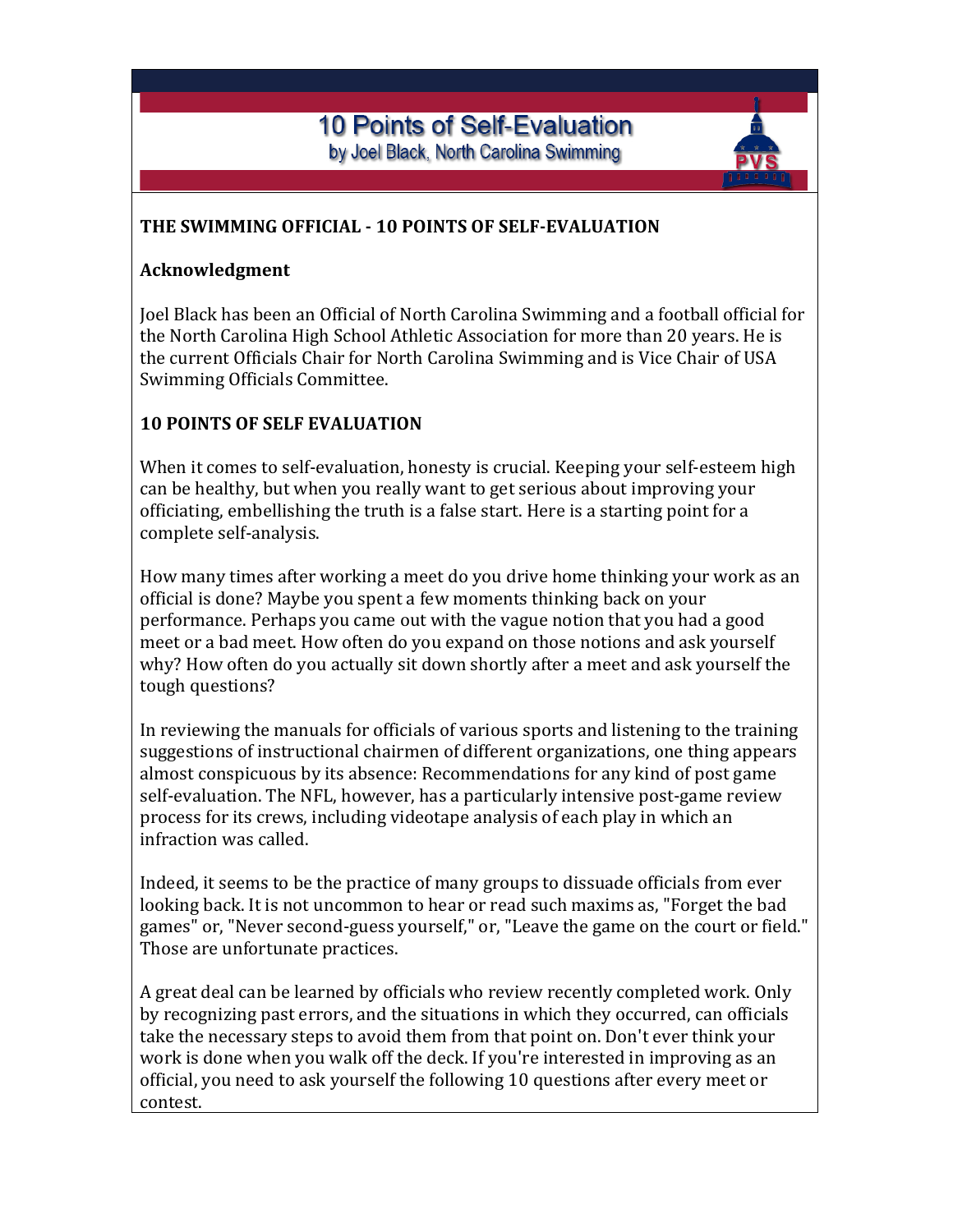Keep in mind that the purpose of the questions is to alert you to any undesirable tendencies in your work or situations that are particularly troublesome to you. As a result, any question answered "Yes" should be followed by the companion questions "Why?" and "In what situations?"

You can only answer the questions about yourself; others cannot answer them. No one but you have access to your experiences. For that reason, complete honesty is a must if these questions are to be of any value. Let's get started.

- 1. **DID I BLOW ANY CALLS?** Blowing calls will always occur regardless of an official's experience and expertise. Officiating is simply not a perfectible craft. It is, however, inexcusable for an official to continue making the same kinds of mistakes or mistakes with the same frequency throughout his career. The purpose of self- evaluation is to eliminate certain kinds of errors and to reduce their overall frequency. By identifying your blown calls you can begin to learn why you blew them and how to avoid blowing the same calls in the future.
- 2. **WERE THERE ANY TIMES WHEN IT WAS FORTUNATE THAT I DIDN'T HAVE TO MAKE A CALL?** In almost every contest there are situations (or potential ones) which could cause officials embarrassment if they were required to make a ruling. Fortunately, most lapses in concentration, improper positioning and failures to hustle go unnoticed by others (coaches excepted). You should not, however, ignore those lapses. Sooner or later such shortcomings will catch up to you.
- 3. **DID I DO EVERYTHING I COULD TO ENSURE A JUST OUTCOME?** In every sport there is a great deal of latitude available for officials in the sanctioning of play. As a result, this arbitrary power could strongly influence (if not determine) the outcome of a contest. The best you can hope to do is to choose a course of enforcement that will be just and bring about a conclusion that reflects the relative performance by the participants. In other words, do not become a part of the competition.
- 4. **WERE MY CALLS/DECISIONS CONSISTENT?** Want to drive coaches crazy and keep the spectators buzzing? Inconsistency will do it every time. In fact across all sports if you polled coaches you would find that officiating inconsistency is their largest concern. Inconsistent calls between officials, as well as relative inconsistency by a single official are problems.
- 5. **DID I FAIL TO MAINTAIN PROPER CONTROL AT ANY TIME?** An important part of any official's job is to control the behavior of athlete, coaches and spectators so the meet can proceed in an orderly fashion. Arguments, spectator interference and other unexpected disruptions often endanger the likelihood of orderliness and proper conclusion. Anyone can be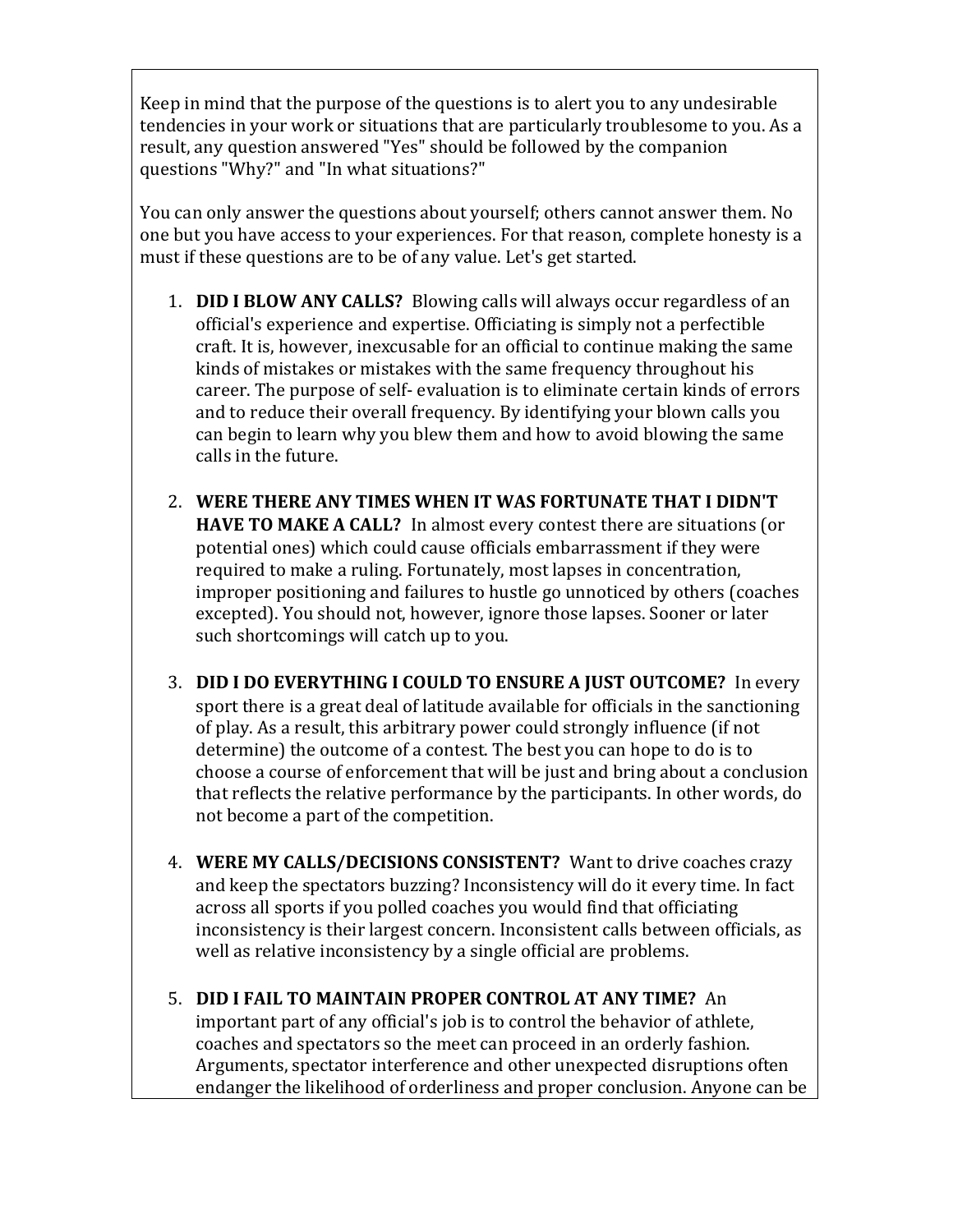surprised and confused by new experiences, but each such situation should be used as a learning experience for future incidents.

- 6. **WHEN DID I FEEL MOST VULNERABLE TO OUTSIDE INFLUENCES?** All officials experience situations in which their confidence and independence waxes and wanes. That is a normal response to an activity that relies so heavily upon subjective judgment. It is important, however, for you to know when you are most vulnerable so that necessary steps can be taken to keep those influences in a proper perspective. By identifying when you are most susceptible to those outside influences, you can bear down with a little discipline and follow your own course.
- 7. **WERE THERE ANY SITUATIONS WHERE I AVOIDED OR USURPED RESPONSIBILITY FOR A RULING AT THE EXPENSE OF ANOTHER OFFICIAL?** It is a human tendency to avoid potentially threatening situations while seeking those that are likely to be rewarding. You should be careful, however, of any action that might reflect badly upon a brother or sister official. Whether you allowed your co-worker to take responsibility for a ruling you should have made or you stepped in and overruled your partner, you should be certain it is done in the interest of the meet rather than for any personal motive.
- 8. **WAS THERE ANYTHING ABOUT MY SIGNALS, GESTURES OR STYLE THAT EVOKED AN UNEXPECTED OR UNWANTED RESPONSE?** An official is often unaware of how his work appears to others. As a result, his work may be seen as inappropriate or incompetent. For example, although you may want to appear relaxed during the course of your work, you may be perceived as appearing disinterested. Good officials, on each occasion, should know something about the character of their audiences and adjust their performances to produce the best possible results. Such insight takes time, experience and attentiveness to the changing character of audiences.
- 9. **DID I UPHOLD, DEFEND OR RATIONALIZE ANY IMPROPER RULINGS?** Many officials live by the old adage that to change a decision is to provoke criticism and undermine credibility. It should be kept in mind that the purpose for which an official is appointed is to "call em right." If you are unable to handle criticism or are too concerned with an untarnished image, you probably shouldn't get involved in such work. When a mistake is made, you should accept the responsibility rather than penalize the participants by insisting upon its correctness. In the long run, that type of inflexibility does more damage to your credibility than almost anything else. However, you should never allow those mistakes to continue. If you are consistently accepting responsibility for the same blown call over and over again, you will end up losing credibility.
- 10. **WAS THERE A PARTICULAR ASPECT OF MY PERFORMANCE THAT I COULD WORK ON AT THE NEXT MEET?** The perfect game or meet has yet to be worked. If you ever answer "No" to this question, you are either deceiving yourself or not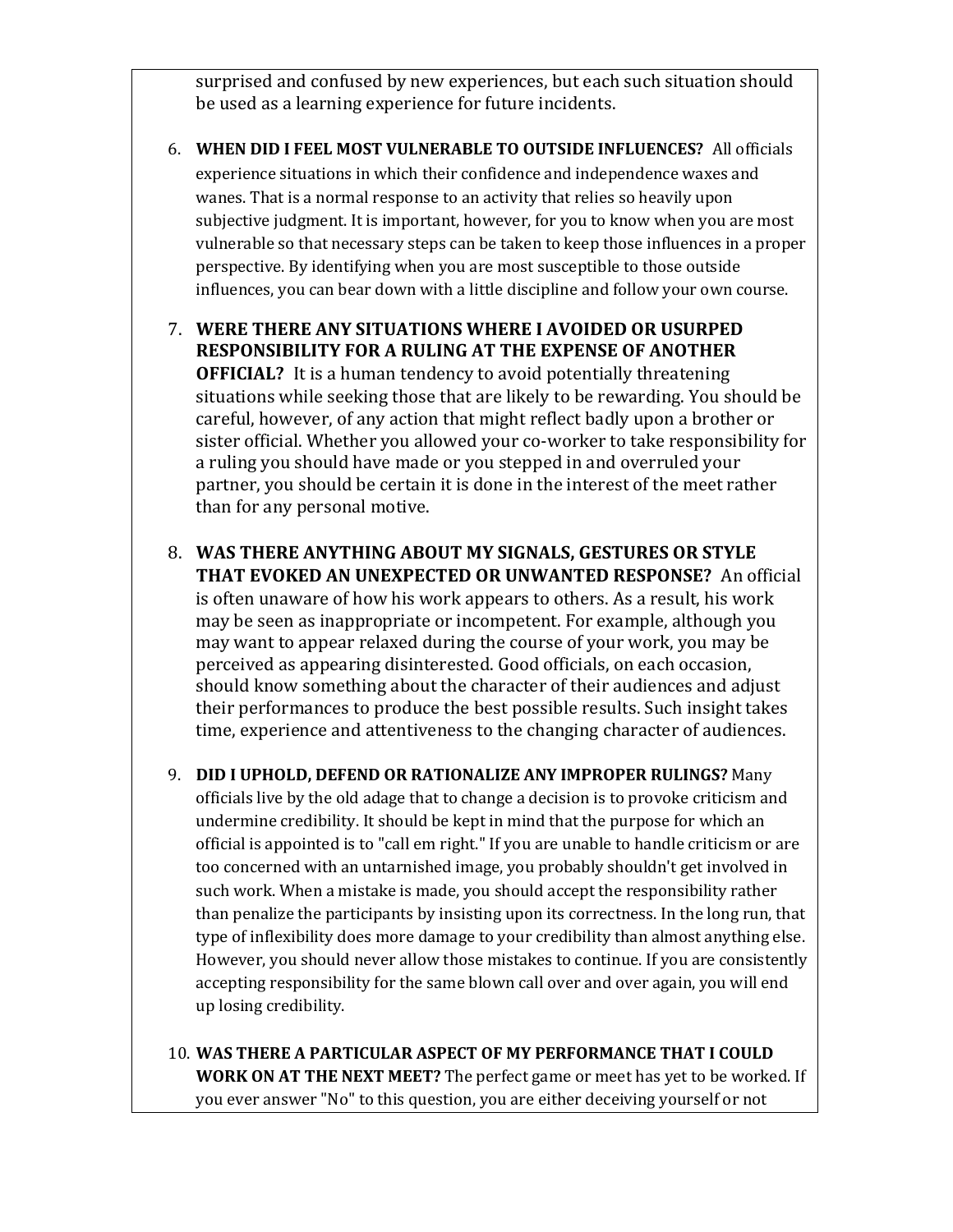interested in perfecting your craft. There are always areas in need of improvement. Officials who are satisfied with all past performances are either lazy, disinterested or simply haven't had their weaknesses exploited (they will eventually). You should always work under the assumption that you are only as good as your next call and should make every effort to ensure a good one.

By understanding yourself and identifying your strengths and weaknesses as an official, you open the door for improvement every meet. If you're committed to improvement and have a desire to succeed in your work, memorize the 10 questions and commit to answering them in detail shortly after every meet.

## **10 MORE QUESTIONS DID I...**

- 1. Arrive at the meet site on time?
- 2. Dress smartly and appropriately?
- 3. Conduct or participate in a beneficial pre meet conference?
- 4. Look confident without appearing over-confident?
- 5. Give the proper signals (whistles, raised hand, etc.) in an appropriate manner?
- 6. Develop and maintain genuine teamwork with my partners?
- 7. Maintain proper positioning?
- 8. Place my hands on an athlete for any reason?
- 9. Treat all participants with the appropriate amount of respect?
- 10. Make every effort to defuse potentially volatile situations?

# **Evaluation Process and Guidlines** by USA Swimming Officials Committee

*Before going through the evaluation process it might be good to understand the role of the evaluator and the suggested evaluation procedures and guidelines.*

## **Evaluation Procedures and Guidelines**

The purpose of the National Certification process for USA Swimming officials is to ensure high quality officiating consistent with the National Standards. The process will achieve and maintain the requisite knowledge, skills, experience, qualities and participation of each individual USA Swimming official. Evaluators should provide education, mentoring and constructive feedback to improve and retain officials, as needed.

## **Evaluator Responsibilities**

- 1. Only those evaluators approved for an Officials Qualifying Meet (OQM) have access to the Officials Tracking System (OTS) to enter evaluations.
- 2. Prior to the meet, ensure that each official requesting evaluation for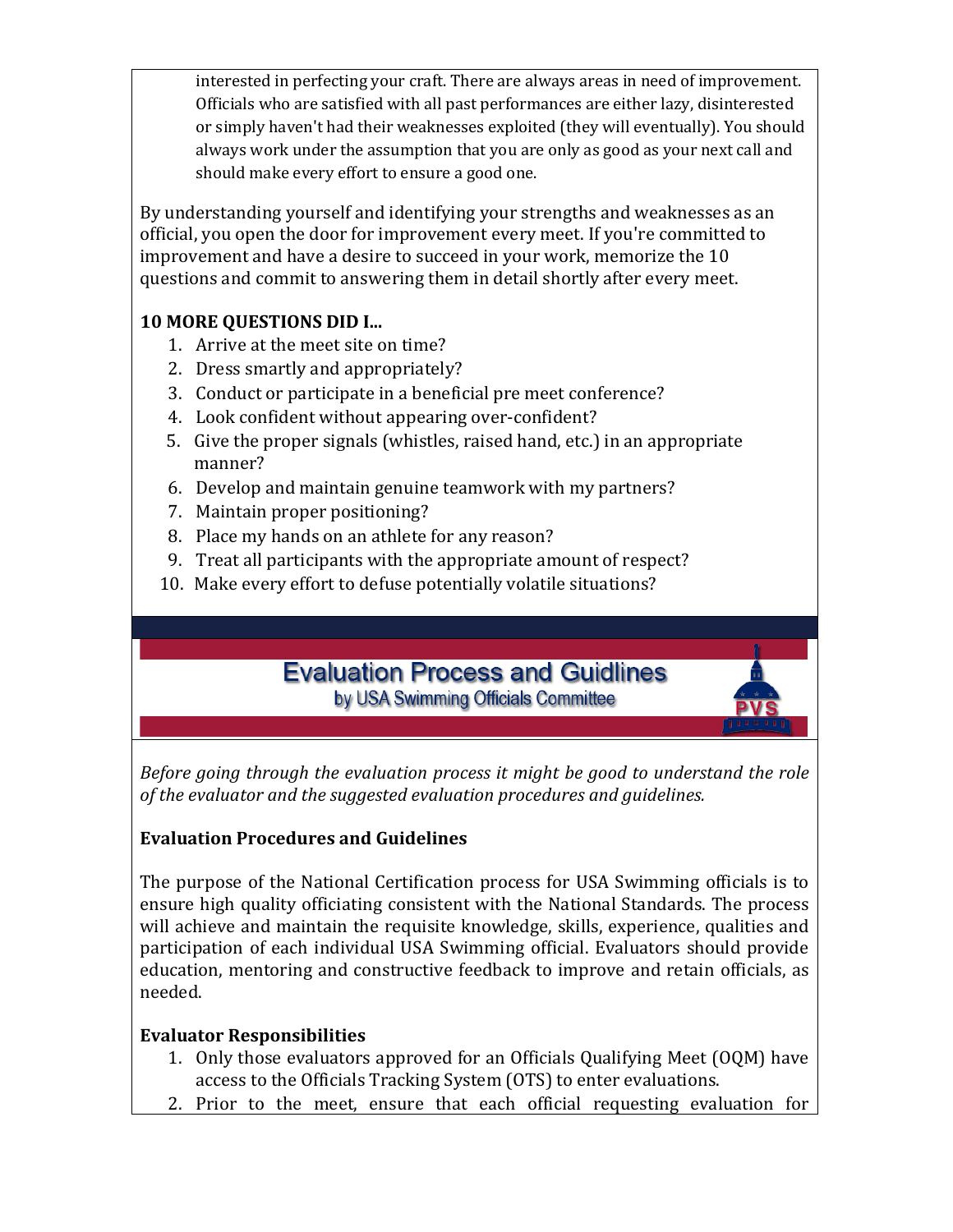advancement has current certifications required for the evaluation as described on the National Officials Certification Summary.

- 3. Provide each official requesting evaluation a copy of the checklist for the position being evaluated (Stroke and Turn, Chief Judge, Starter, Deck Referee or Administrative Referee). Use the checklist as the standard guideline when evaluating each official.
- 4. Provide education, mentoring and assistance to the official early in the evaluation process to improve and motivate, allowing for newly-learned information and techniques to be successfully implemented.
- 5. Make sure each evaluated official understands that they will have to go online and apply for National Officials Certification if they are eligible to advance or recertify in a position. Also make sure they know were to find the application on the "Officials Tracking" page and that they are aware of the Certification and Recertification Summaries, "FAQs" and other documents on the "Certification" pages and the documents available on the "Training Resources" pages of the "Officials" section on the USA Swimming web site.
- 6. At the conclusion of the OQM, complete the on-line OTS evaluation for each official that you evaluated. If possible, print and hand a copy of your evaluation to the official and review it with him or her. All those evaluated will have access to their evaluations through the OTS and will receive an email summary when it is entered. Be sure to note "standout" officiating, satisfactory levels, and areas where "improvement is needed" to meet the requested certification or re-certification level.
- 7. The Meet Referee is responsible for ensuring that the OTS is completed for all officials evaluated at the meet.

#### **Evaluation Procedures and Guidelines Evaluator Guidelines**

- National Evaluators may give only one passing N2 or N3 evaluation, within a 24-month period, to an official advancing in the same position.
- Certification and Re-certification evaluations for multiple positions may be completed at the same meet provided the minimum number of full sessions for each position was met.
- Evaluators may participate as an official at an OQM provided the number of candidates for advancement is limited to allow fair and objective evaluation and interaction. While the maximum limits may vary from evaluator to evaluator it is recommended that an evaluator limit the number of candidates per session to three (3) when also acting as an official for the meet. When acting strictly as an evaluator, it is recommended that an evaluator limit the number of candidates per session to six (6).
- An evaluator should also consider the combination of positions being evaluated in a session. For example, when evaluating starters and deck referees, an evaluator will likely be able to handle more candidates than if it was stroke & turn judges and admin referees. Certain combinations of positions will contribute to how many evaluations can be done at a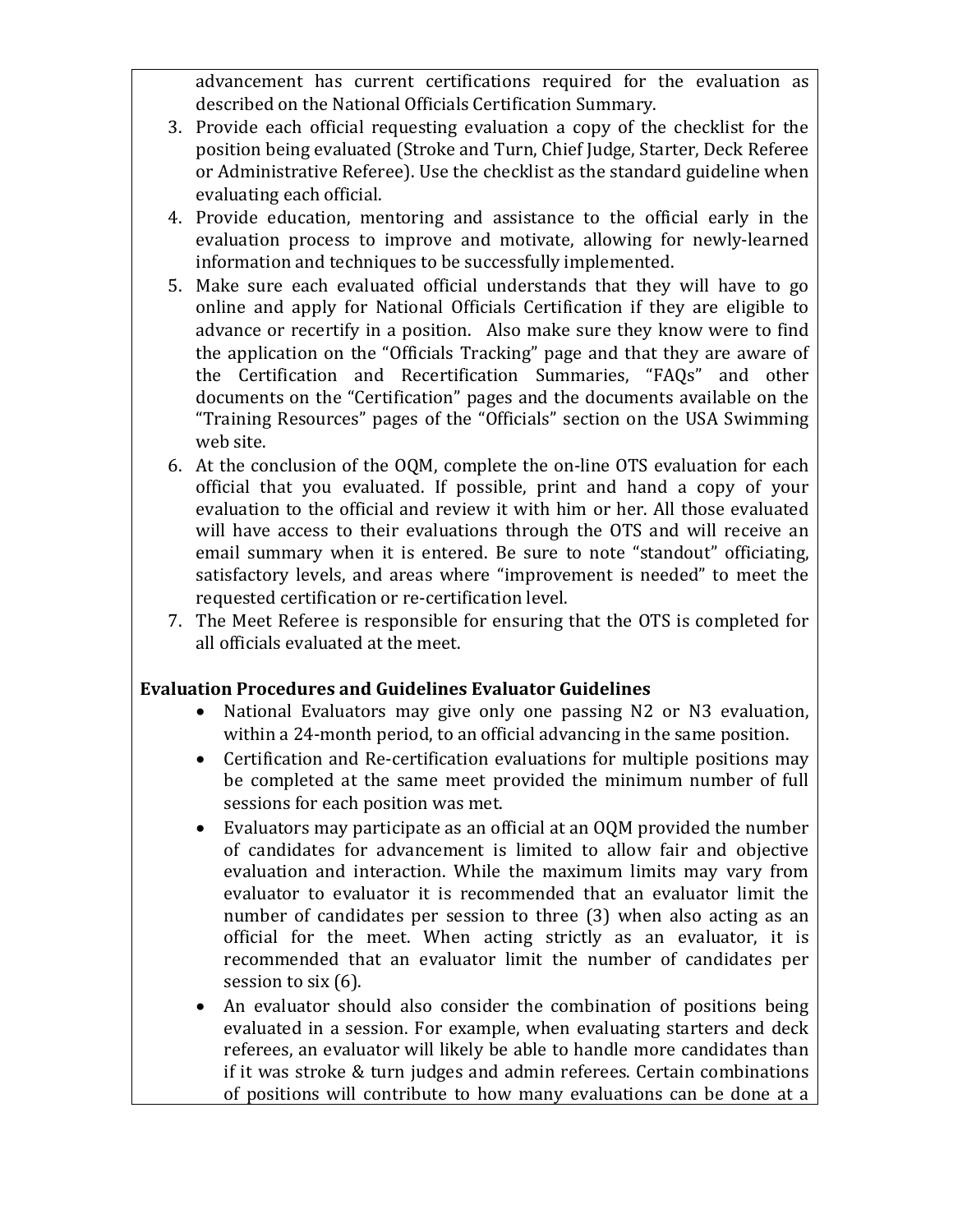given session.

- National Evaluators are also expected to:
	- o Represent USA Swimming in a professional manner to mentor and motivate fellow officials;
	- o Evaluate officials to ensure the official is ready to work that position on the Sectional/Zone deck  $(N2)$ Championship deck (N3); this includes the official knowing the rules, the position protocols/procedures and demonstration of a team orientation.
	- o Provide meaningful feedback on the process; and
	- o Continue their own education through participation in formal or informal forums and discussions at National or other high level meets, Convention, meetings, clinics, etc.
- Evaluators should give priority to those officials who have submitted a request. Requests for evaluations when you arrive at the meet should only be accepted if you have the capacity to do a complete and effective job. Otherwise the evaluation could be for "education" purposes only.
- Responsibility for the meet remains with the Meet Referee.
- National Evaluators approved to give Initial or Final N3 evaluations may earn their own re-certification evaluation, participation, education and mentoring credit by accomplishing the following:
	- o Full-time National Evaluator (including prompt completion of reports) at three OQMs in the 36 months before expiration will satisfy (personal) requirements at all positions.
	- o Full-time National Evaluator at one OQM will satisfy the evaluation, education and mentoring requirements, but full credit still requires working two additional OQMs in the 36 months before expiration.
	- o It is suggested that National Evaluators request periodic evaluations by a National Evaluator: in the S&T Judge position;
	- o In the Starter position, if N2 or N3 certified.

All Evaluators should keep their records of all evaluations for at least three months following each evaluation in the event that further questions arise regarding the evaluation.

# **You Make the Call!**

**Question:** The meet announcement of a championship meet states that the fastest heat of the 13-14 and 15&over men and women 1650 yard freestyles will be swum during finals with all other heats being swum during the morning prelims. The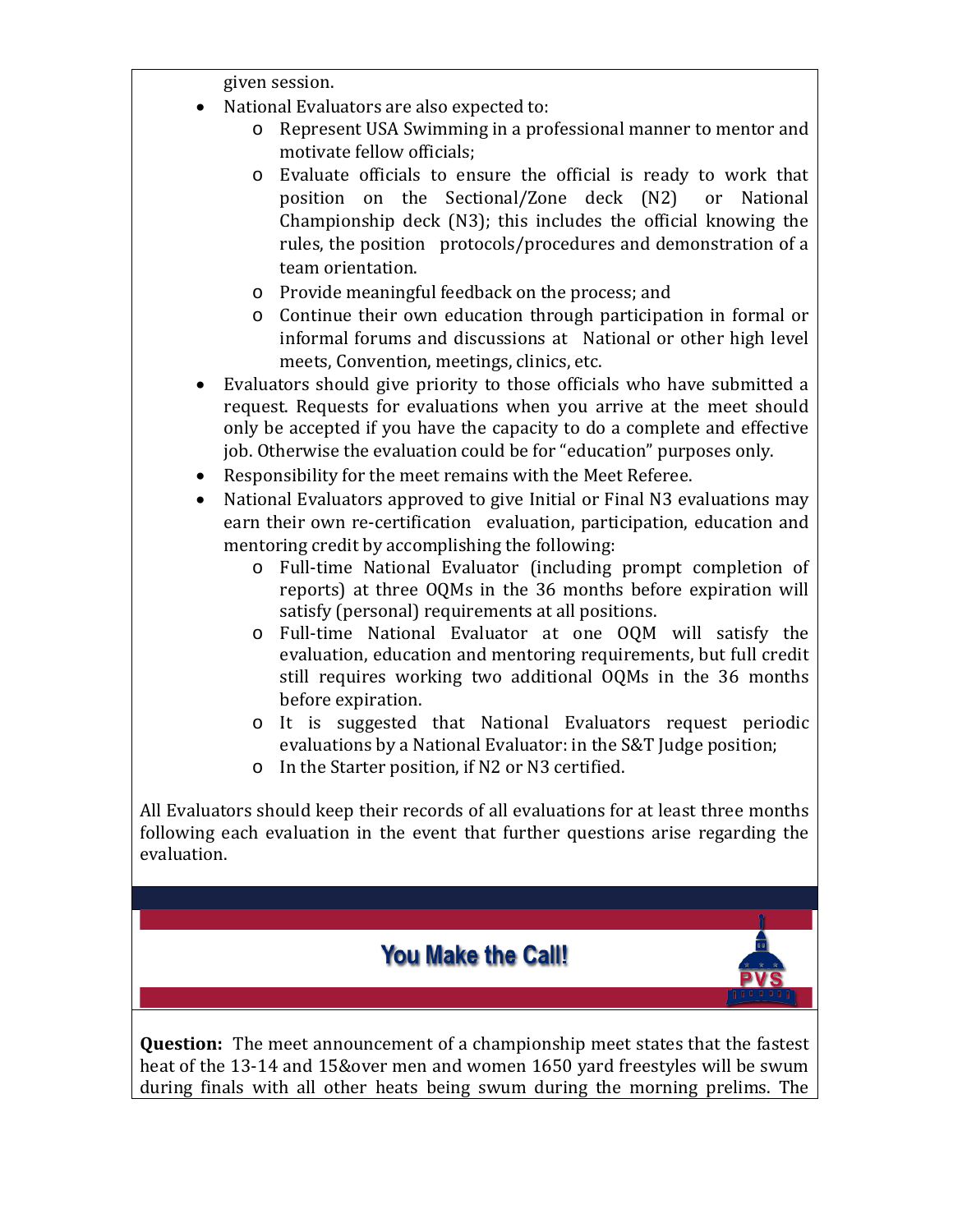evening before the 1650-yard freestyle, the Meet Committee notifies the Meet Director that they had previously voted to swim only two heats of the1650-yard freestyle during finals—one heat of men and one heat of women with the age groups combined. The Meet Director thereupon notifies the coaches of the swimmers involved and effects the change directed by the Committee. Only some of the coaches were aware of the Committees vote.

**What should be done?** Was the situation handled properly? What, if anything, should have been done differently? Should the Meet Referee have played a role in this decision? Should a meet jury have been convened to rule on this issue?

> **Expectations for Officiating at Championships** by USA Swimming Officials Committee & Bob Vincent

#### **Expectations for Officiating at a**

**National Championship Level Meet** (National Championships, US Open, World Cup, Olympic Trials)

#### **National Level Meet**

(Sectionals, Zones, Arena Pro Series, Futures and other approved "Qualifying" meets)

#### **Potomac Valley LSC Championship Meet**

(SC Sr. Champs, LC Sr. Champs)

An Official shall have:

- 1. For National Championship meets current N3 certification in the position and current LSC certification.
- 2. For National meets current N3, N2, or eligible for N2 evaluation, and current LSC certification.
- 3. For Potomac Valley Swimming LSC Championship meets current LSC certification.
- 4. Knowledge of current USA Swimming Rules.
- 5. Knowledge of Championship Meet Protocol or a willingness to learn Championship Meet Protocol.

An Official is expected to:

**1. Dress in appropriate swimming official's attire.**

Make sure you know what the uniform of the meet is going to be. Different meets have different uniform requirements. While we like to be recognized as individuals, the goal of officiating is that we all look professional. The best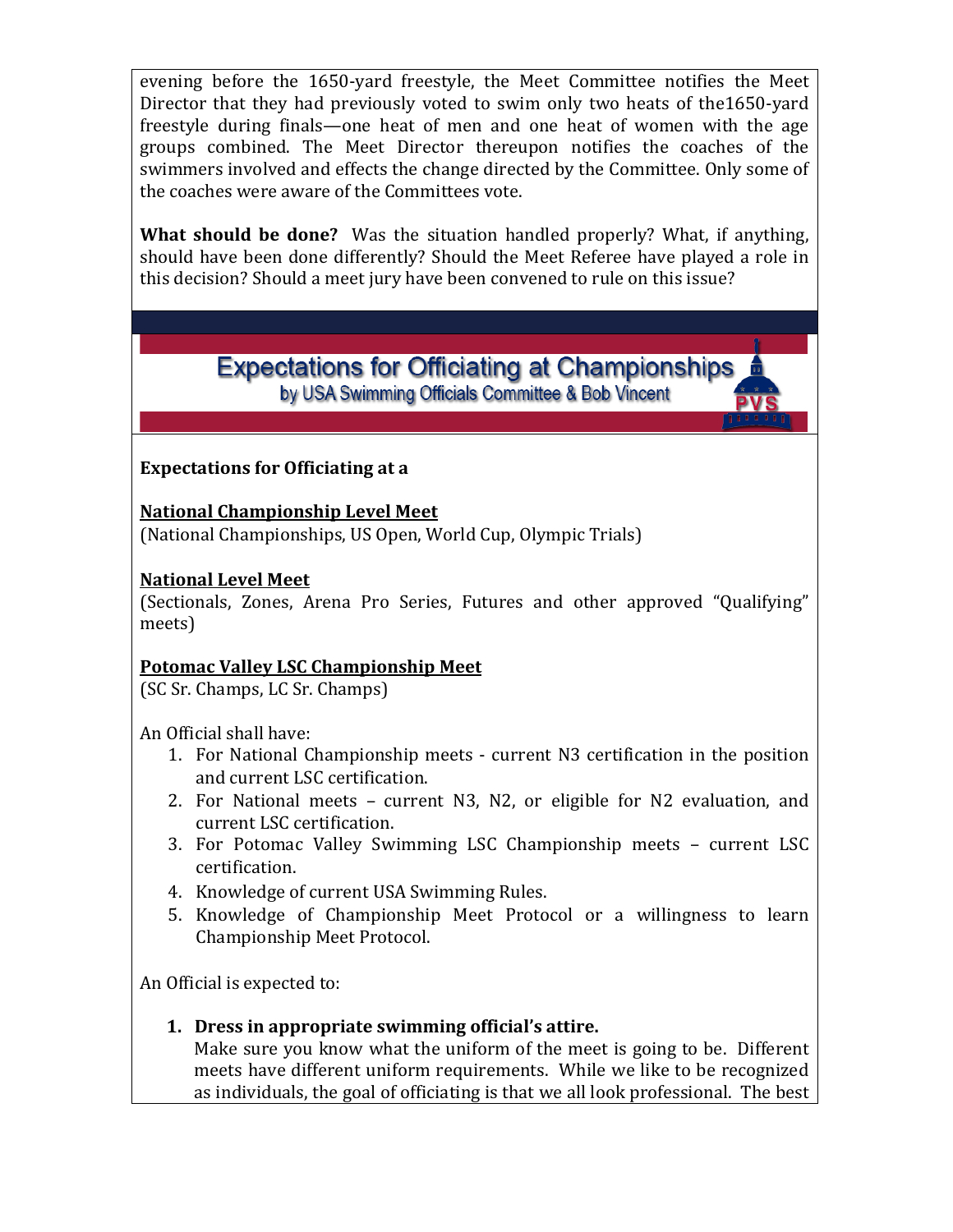way to do that is to make sure we don't stand out for any reason. Officials always represent USA Swimming and not LSCs or clubs.

#### **2. Be punctual.**

Don't just show up on time, show up ready on time. If you need some time to get dressed, eat, make phone calls, etc., make sure you allow yourself enough time before you are expected to report. Showing up early also allows you to have some social time before the meet starts.

#### **3. Attend pre-meet briefings.**

It is not only responsible, but it is required. You will hear important information during the pre-meet briefing. It is best to give out that information to all officials at one time so that we are consistent in our officiating duties.

#### **4. Work any position assigned.**

When you apply to work a meet, at any level, you should be willing t work in any position you are assigned. It is ok at the local level to send a note requesting a position so that you can be evaluated, or gain valuable experience, but you are volunteering to work the meet in any position. Our focus is always on staffing the deck to meet the requirements of the meet.

#### **5. Work all sessions he/she has committed to.**

Make sure you keep your commitments. And that means working the entire session. Just because you have a swimmer that is done before the meet is over, please consider keeping your commitment to the other athletes that are not done swimming. There are always times when we have to leave, but they should only be in emergency situations.

#### **6. Execute proper deck protocol.**

Protocol will differ at each meet. The Meet Referee sets the protocol because each meet is different. There are some common protocols, but be flexible in how things are done. Just because we do them one way at a National Meet or in Potomac Valley does not make them the only or the best way. Be flexible.

#### **7. Describe any rule infraction clearly and concisely.**

Realize that the Chief Judge has to relay the call into a referee for possible acceptance. Being clear and concise in your discussion with the Chief Judge about what you observed and what the infraction is will make that process easier.

#### **8. Maintain a positive attitude.**

Not everything will go your way. Sometimes a call might not be accepted, or might even be overturned. It is not personal; it is about being fair to the athletes. There are many reasons why things are done during a meet. If you have a question, please ask, but make sure you wait for the appropriate time to ask. Your attitude is contagious, keep it positive.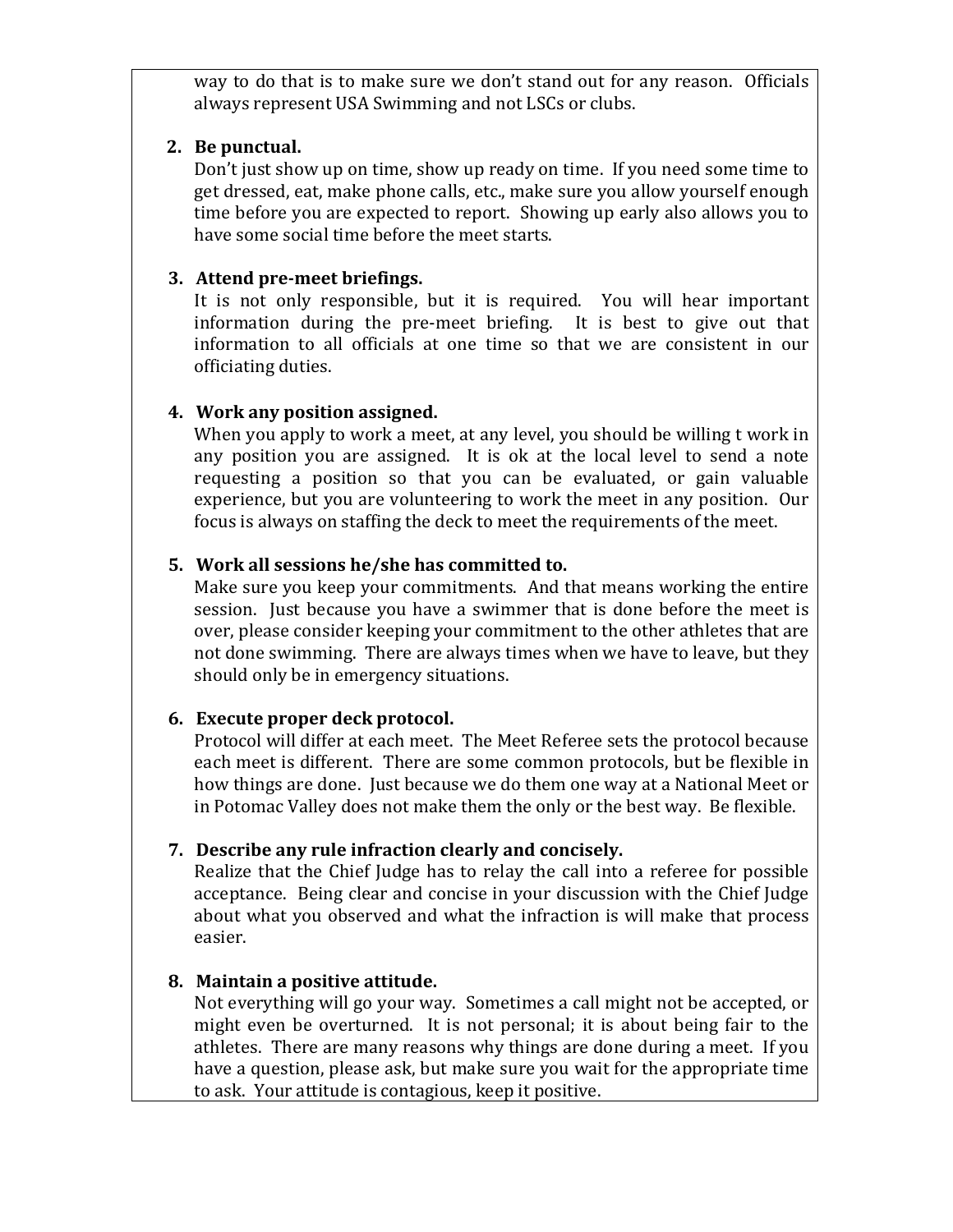#### **9. Be a "team" player.**

Do what need to be done when you are asked to do it. Being a team player means making sacrifices for the team. When you are known as a team player, you become welcome on every deck. You will be surprised in how people will go out of their way to do things for you when they know you are willing to do whatever needs to be done.

#### **10. Show up prepared.**

If you are being evaluated for advancement or recertification make sure that you understand the responsibilities of the position. The best place to start is by reading the "Professional" descriptions that USA Swimming has provided for each position on the deck.

# **You Make the Call Resolution**

**Recommended Resolution**: The Meet Committee has no authority to change the order of events as stated in the meet announcement. The authority to change the order or arrangement of heats lies only with the Meet Referee and only to the extent of consolidating heats. The change should not have been made.

## **Applicable Rule:** 102.8.1

|              | <b>Upcoming Meets</b>                                            |                      |                 |  |
|--------------|------------------------------------------------------------------|----------------------|-----------------|--|
| <b>MARCH</b> |                                                                  |                      |                 |  |
| <b>Date</b>  | <b>Meet</b>                                                      | <b>Host</b>          | <b>Location</b> |  |
| $3 - 5$      | <b>Arena Pro Swim Series (LCM)</b>                               |                      | Orlando, FL     |  |
| $3-6$        | <b>PVS Short Course Championships</b>                            | <b>NCAP</b>          | <b>GMU</b>      |  |
| $3-6$        | <b>PVS SC Junior Championships</b>                               | <b>NCAP</b>          | <b>GMU</b>      |  |
| $5-6$        | <b>Mini Championships</b>                                        | <b>RMSC</b>          | Olney           |  |
| $10 - 13$    | PVS 14&U Junior Olympic<br><b>Championships</b>                  | MACH                 | Univ. of MD     |  |
| $18 - 20$    | <b>RMSC Spring Finale</b>                                        | <b>RMSC</b>          | Germantown      |  |
| 18-20        | Spring Championships                                             | <b>MSSC</b>          | <b>Fairland</b> |  |
| 19-20        | <b>MAKO Spring Invitational</b>                                  | <b>MAKO</b>          | <b>GMU</b>      |  |
| 24-26        | <b>Eastern Zone SC Championships</b>                             | Fairport<br>Swimming | Webster, NY     |  |
| $31 - 3$     | Speedo Championship Series<br>Eastern Zone LC Northern Sectional | <b>STAR</b>          | Buffalo, NY     |  |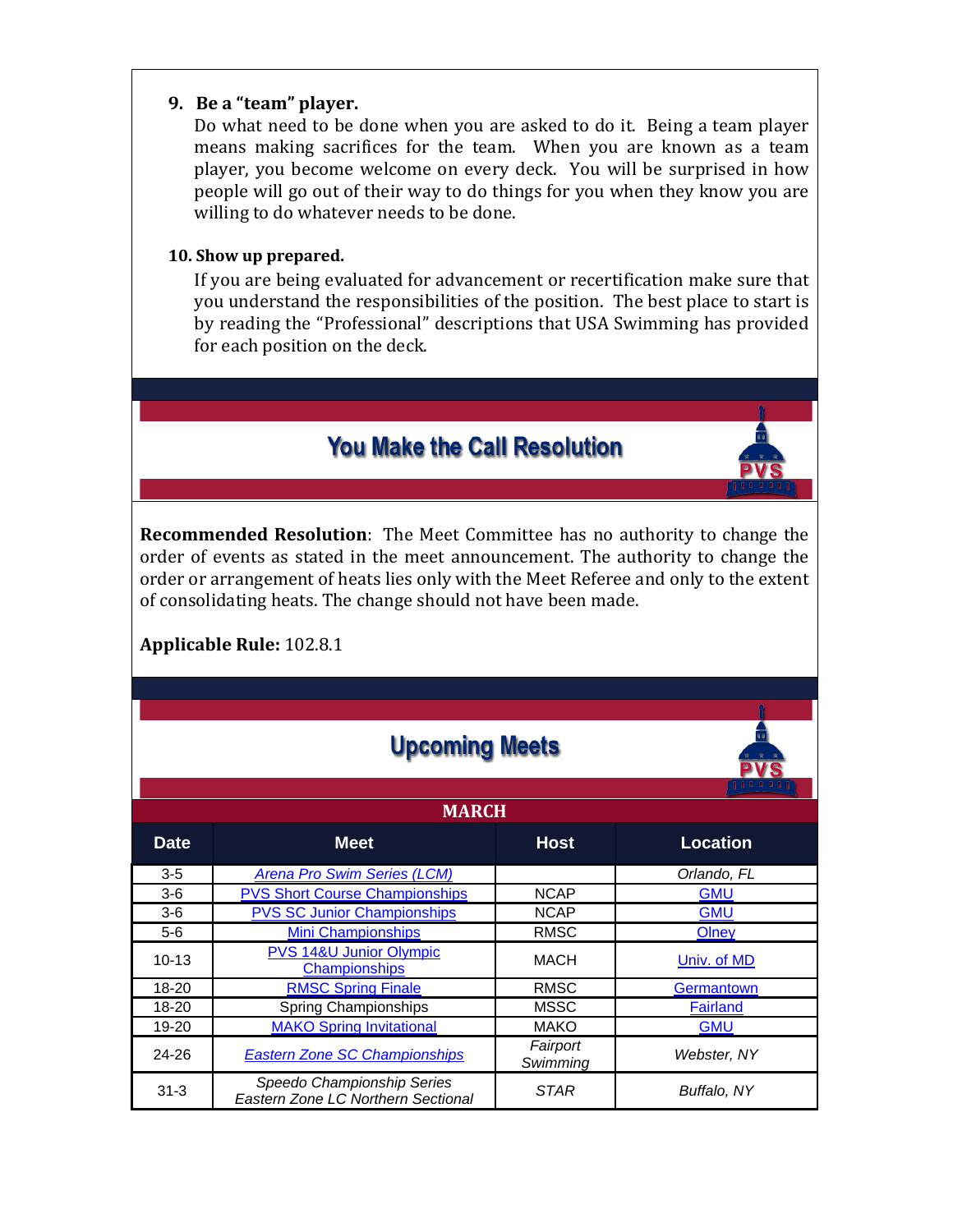|              | Meet                                                                                          |                     |                     |  |
|--------------|-----------------------------------------------------------------------------------------------|---------------------|---------------------|--|
| $31 - 3$     | <b>Speedo Championship Series</b><br><b>Eastern Zone LC Southern Sectional</b><br><b>Meet</b> | <b>PSDN</b>         | Richmond, VA        |  |
| $31 - 3$     | <b>Speedo Championship Series</b><br><b>Eastern Zone Spring SC Sectional Meet</b>             | <b>SYCH</b>         | Ithaca, NY          |  |
| <b>APRIL</b> |                                                                                               |                     |                     |  |
| <b>Date</b>  | <b>Meet</b>                                                                                   | <b>Host</b>         | <b>Location</b>     |  |
| $2 - 3$      | <b>FISH Spring Fever LC Invitational</b>                                                      | <b>FISH</b>         | Fairland            |  |
| $8 - 10$     | <b>March Madness</b>                                                                          | <b>YORK</b>         | <b>Oak Marr</b>     |  |
| $8 - 10$     | <b>Open Water Nationals</b>                                                                   | <b>USA Swimming</b> | Miromar Lakes, FL   |  |
| 9            | <b>Spring Penguin Meet</b>                                                                    | <b>PAC</b>          | <b>Fairland</b>     |  |
| $14 - 16$    | Arena Pro Swim Series (LCM)                                                                   |                     | Mesa, AZ            |  |
| 16           | Spring Invitational                                                                           | <b>ERSC</b>         | <b>PGCC</b>         |  |
| $22 - 24$    | Machine LC Classic                                                                            | <b>MACH</b>         | <b>Lee District</b> |  |
| 23           | Dive into Spring LC                                                                           | <b>PAC</b>          | Fairland            |  |
| $30-1$       | Early Bird LC Invitational                                                                    | <b>MSSC</b>         | <b>Fairland</b>     |  |

# **Jack's Corner Thoughts to Ponder by Jack Neill**

#### **OVER-OFFICIATING?**

A couple of years ago at a short-course national championship, the bulkhead on the turn end was quite narrow. The Meet Referee determined that it was not safe to place eight turn judges (along with lap counters, CJs, etc.) on such a small bulkhead. So he decided that, while the start end would have eight judges (each judging a single lane), the turn end would have four judges, each one judging two lanes. When someone questioned, "Isn't that over-officiating at the start end?" the Meet Ref replied, "Of course not. Every lane is receiving the same level of judging. No swimmer is being judged by more eyes than any other swimmer."

If an athlete is being judged by different criteria than the people against whom he/she is competing, that qualifies as unfair officiating in my book. In the scenarion described above, the athletes in all lanes are being judged by the same standard. This is fair and equitable. And it's a great example of staffing the deck in response to the peculiarities of the venue.

We strive to avoid unfair officiating at all sessions, providing a consistent level of observation for all swimmers in all heats. That's why turn judges actively observe the empty lanes in their jurisdiction. That's why stroke judges strive to provide balanced observation to the inner lanes, even though the near lanes are much easier to see while walking.

I would define "over-officiating" as instances where an official is actively looking for a violation, rather than observing the competition and calling what he/she sees. Some examples: The judge who tells a CJ, "The swimmer did his breaststroke pull